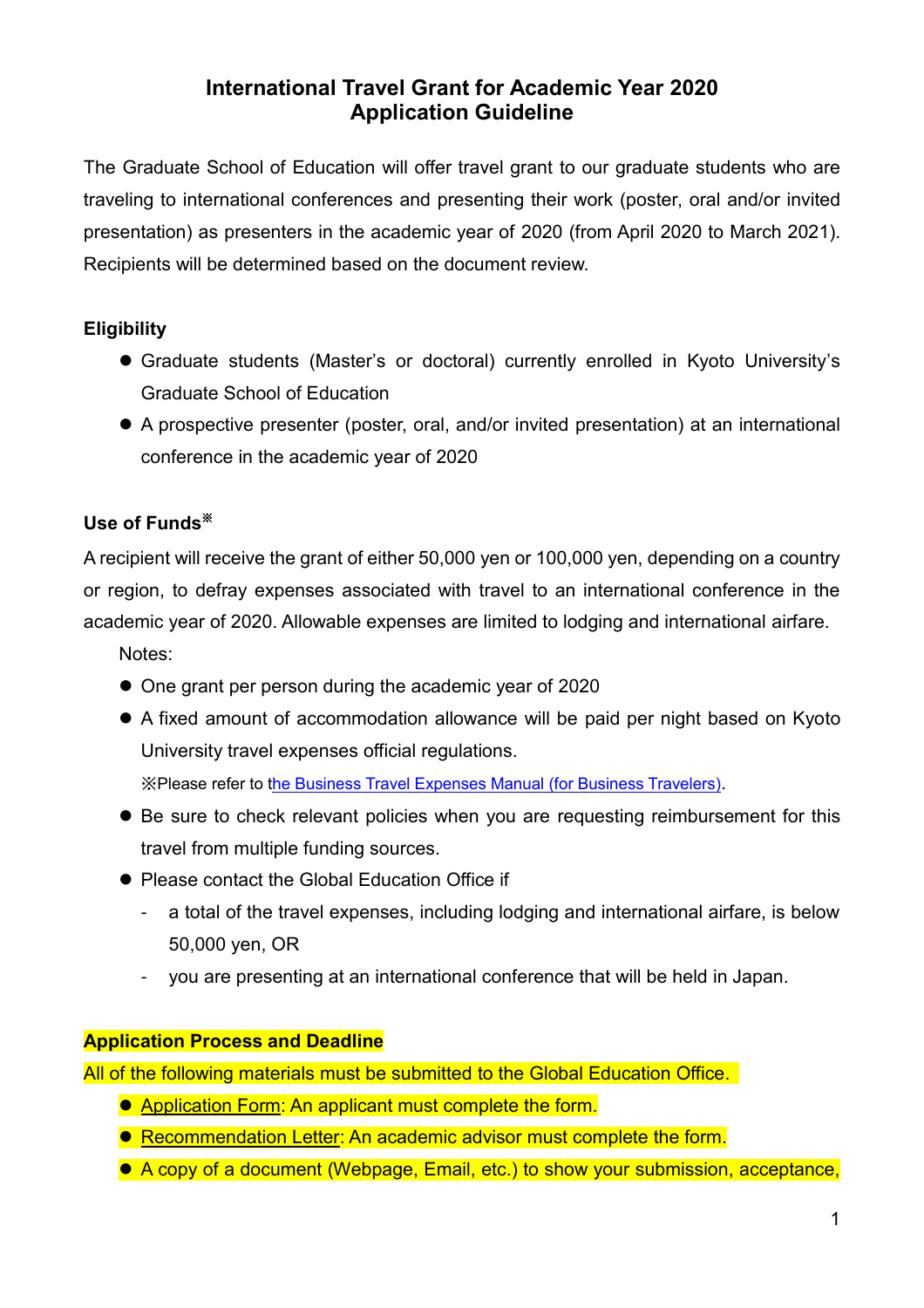#### and/or invitation of your paper/poster to be presented at an international conference

- ▶ The first selection: about 3-5 people. at 1pm on June 19, 2020 (presentation on July-September)
- **EX** The second selection: about 3-5 people. at 1pm on September 18, 2020 (presentation on October-December)
- **EX** The third selection: about 3-5 people. at 1 pm on December 18, 2020 (presentation on January-March)

※Please note that any incomplete application will not be considered.

#### **Result Notification**

Upon review of the submitted applications, a selected applicant and an academic advisor will be notified of the result by Email in due course.

### **Preparation for the Travel (for selected applicants only)**

A selected applicant must submit the following documents to the Global Education Office one month prior to the departure to an international conference.

- $\bullet$  Invoice of the flight tickets and itinerary (If you already purchase the tickets, please submit the receipt, along with a credit card statement.)
- A copy of the hotel reservation
- "International Travel Notification" and "International Travel Pledge" forms
- A copy of an overseas travel insurance

※Purchase of travel insurance with full-coverage of medical expense and rescue expenses.

### **Receipt of Allowance (for selected applicants only)**

A selected applicant must submit the following documents to the Global Education Office within 10 days upon return from the international travel. Failure to submit a complete set of the post-travel documents will result in forfeiture of travel grant.

- Original boarding passes
- Hotel receipt (If you pay with a credit card, please submit a credit card statement.)
- A conference participation report
- A copy of the conference materials showing your presentation

Upon review of the post-travel documents, the grant will get deposited directly into your bank